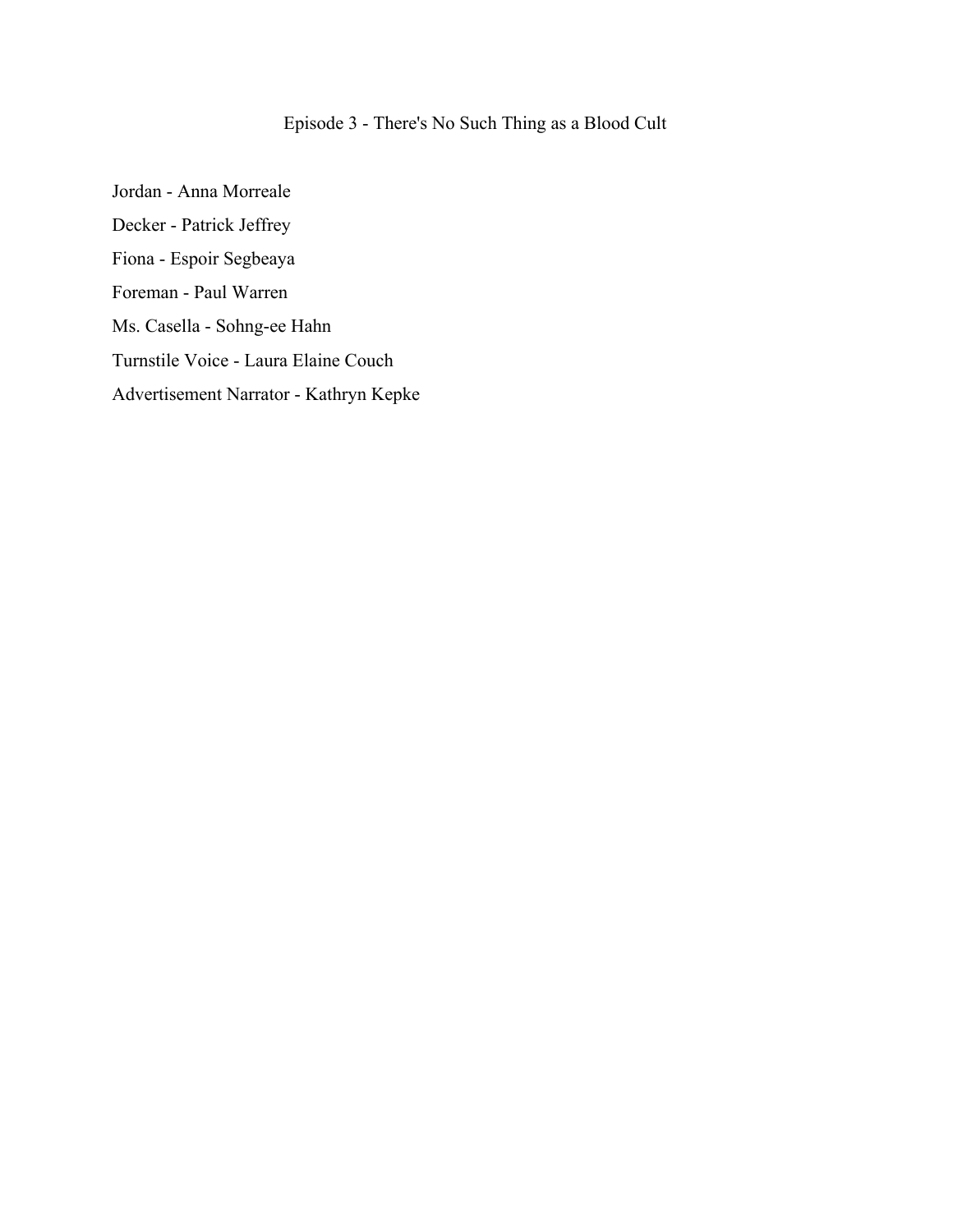### **Scene One: Int. Somnotech Lobby**

| SOUND:         | PEOPLE COME AND GO NOISILY FROM THE LOBBY.                                             |
|----------------|----------------------------------------------------------------------------------------|
|                | FIONA AND DECKER ENTER MID CONVERSATION AND                                            |
|                | <b>EACH DRINKING A MORNING BEVERAGE.</b>                                               |
| FIONA:         | I don't know why you keep dragging me to The Roost, Decker.                            |
| <b>DECKER:</b> | They're the only coffee shop that sells worthwhile oil these days.                     |
| FIONA:         | Their coffee tastes like shit though!                                                  |
| DECKER:        | Tough!                                                                                 |
| FIONA:         | Tomorrow I'm paying and we're going somewhere decent. Like<br>Broken Cup.              |
| DECKER:        | All of their bitumen is underprocessed!                                                |
| FIONA:         | Tough!                                                                                 |
| <b>DECKER:</b> | Ugh. (beat) Oh I broke the law for you last night, you're third in<br>your league now. |
| FIONA:         | Not first?                                                                             |
| <b>DECKER:</b> | It's suspicious enough jumping from ninth to third on a non game<br>night.             |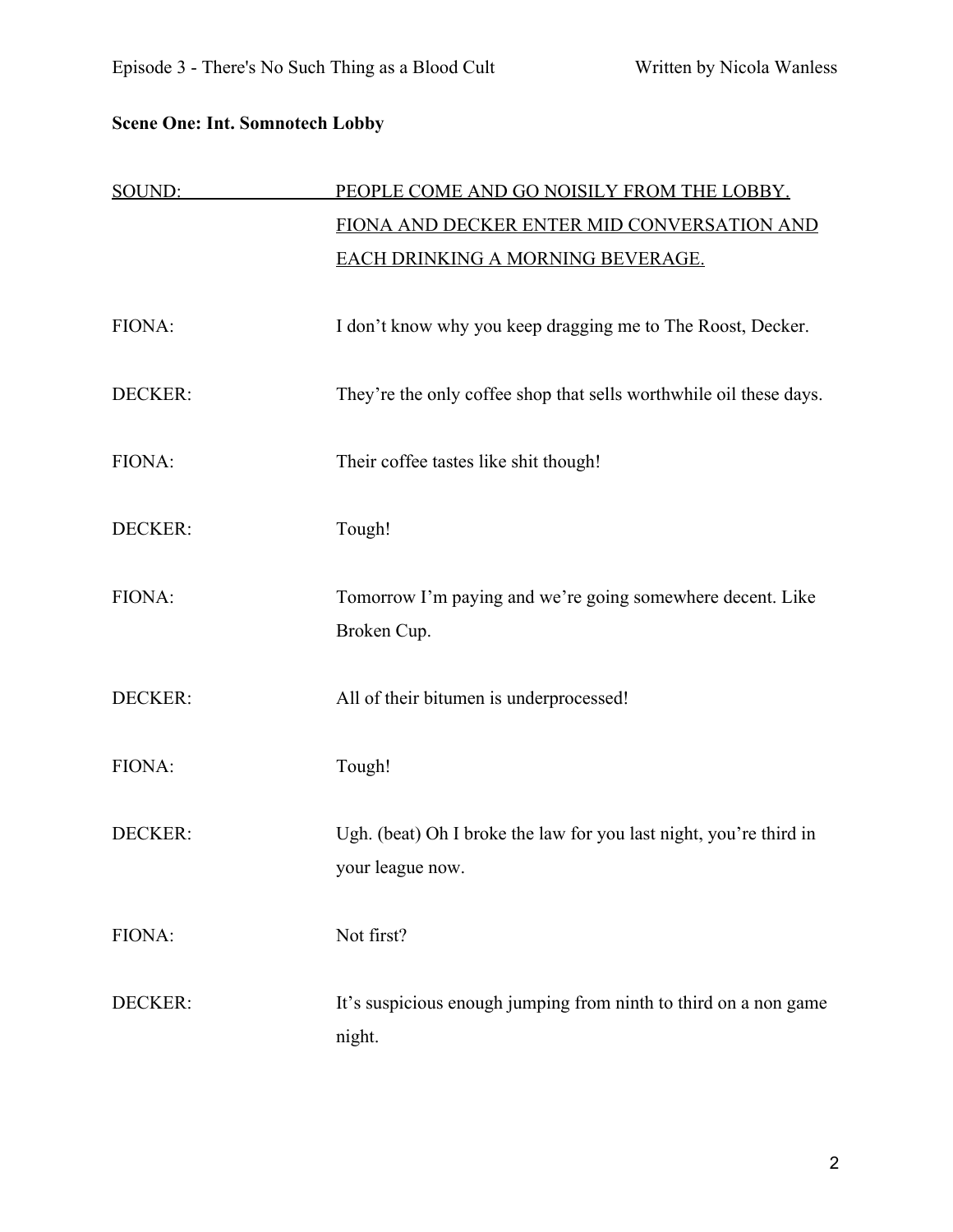| FIONA:         | You could have done it on a game night!                                                                           |
|----------------|-------------------------------------------------------------------------------------------------------------------|
| DECKER:        | I'm not putting you in first.                                                                                     |
| FIONA:         | I know when Ms. Casella's next meeting is. Supposed to be a big<br>one.                                           |
| DECKER:        | Fine! You're evil. When is it.                                                                                    |
| FIONA:         | In like 10 minutes? Conference room C this time, so no vents big<br>enough for you to slide into.                 |
| DECKER:        | 10? Alright I should make it. I'll try and listen in at the door or<br>something.                                 |
| FIONA:         | Your most well thought out plan yet. I'm gonna head up.                                                           |
| DECKER:        | You go ahead, I just need to stay down here a second and uh                                                       |
| FIONA:         | Don't bother lying to me. You hang out and do whatever<br>conspiracy stuff you do during the day instead of work. |
| <b>DECKER:</b> | Maybe I-                                                                                                          |
| FIONA:         | Try not to get fired!                                                                                             |
| SOUND:         | FIONA WALKS AWAY FROM DECKER AND TOWARDS<br><b>THE TURNSTILE</b>                                                  |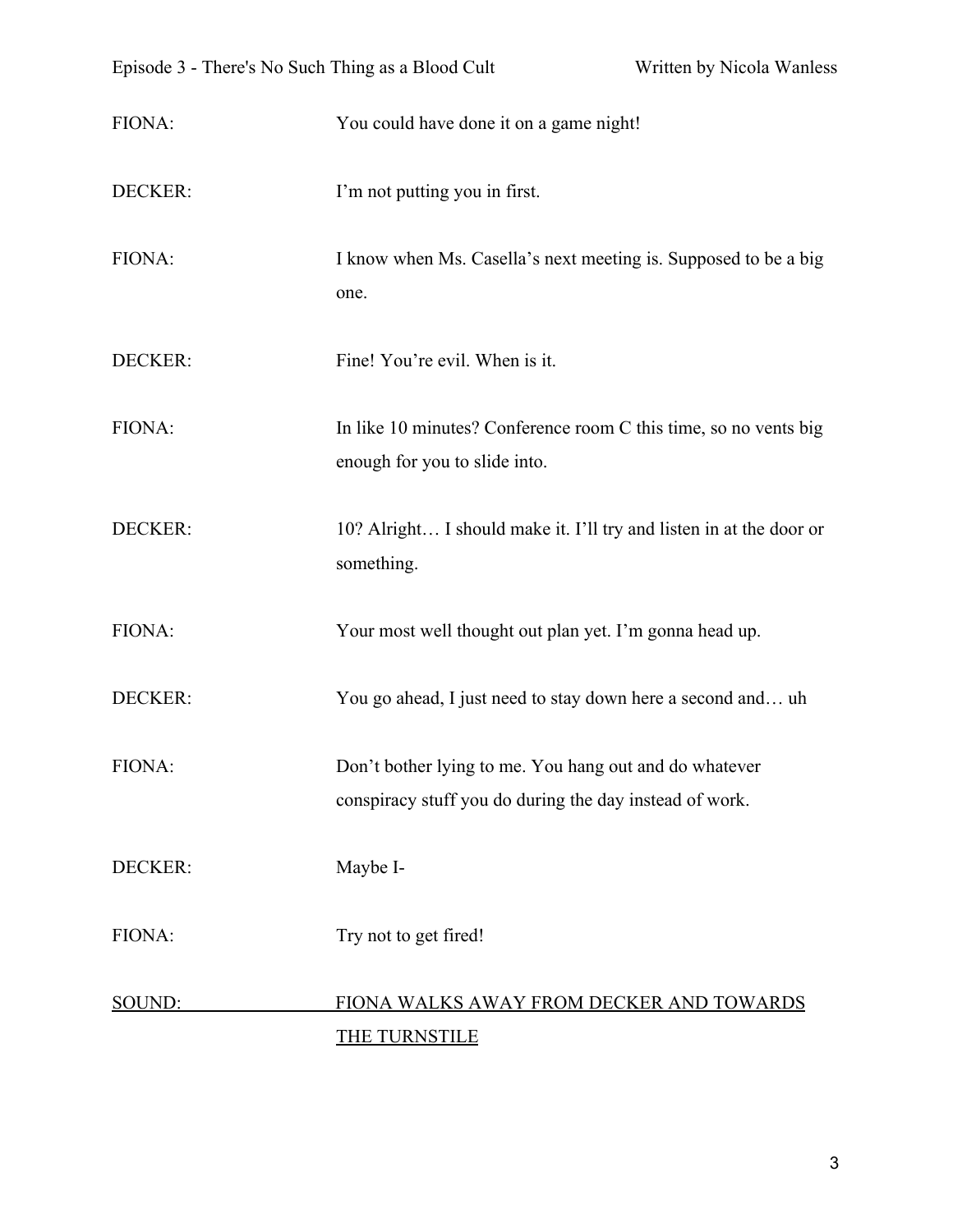TURNSTILE VOICE: Welcome! Fiona Prior! You have arrived… on time. Proceed to the Marketing department on the 5th floor.

#### SOUND: FIONA WALKS AWAY.

TURNSTILE VOICE: Decker. Shouldn't you be clocking in. DECKER: Oh! Hey Susan. Um. Yes. TURNSTILE VOICE: And? DECKER: I'm just... waiting for a friend. TURNSTILE VOICE: Fiona has already gone up. DECKER: I have other friends! **BEAT**

DECKER: Well you don't need to rub it in.

#### SOUND: FOOTSTEPS APPROACH.

TURNSTILE VOICE: Welcome! Jordan Mede! You have arrived… on time. Proceed to the Manufacturing department on the ground floor.

JORDAN: … Right.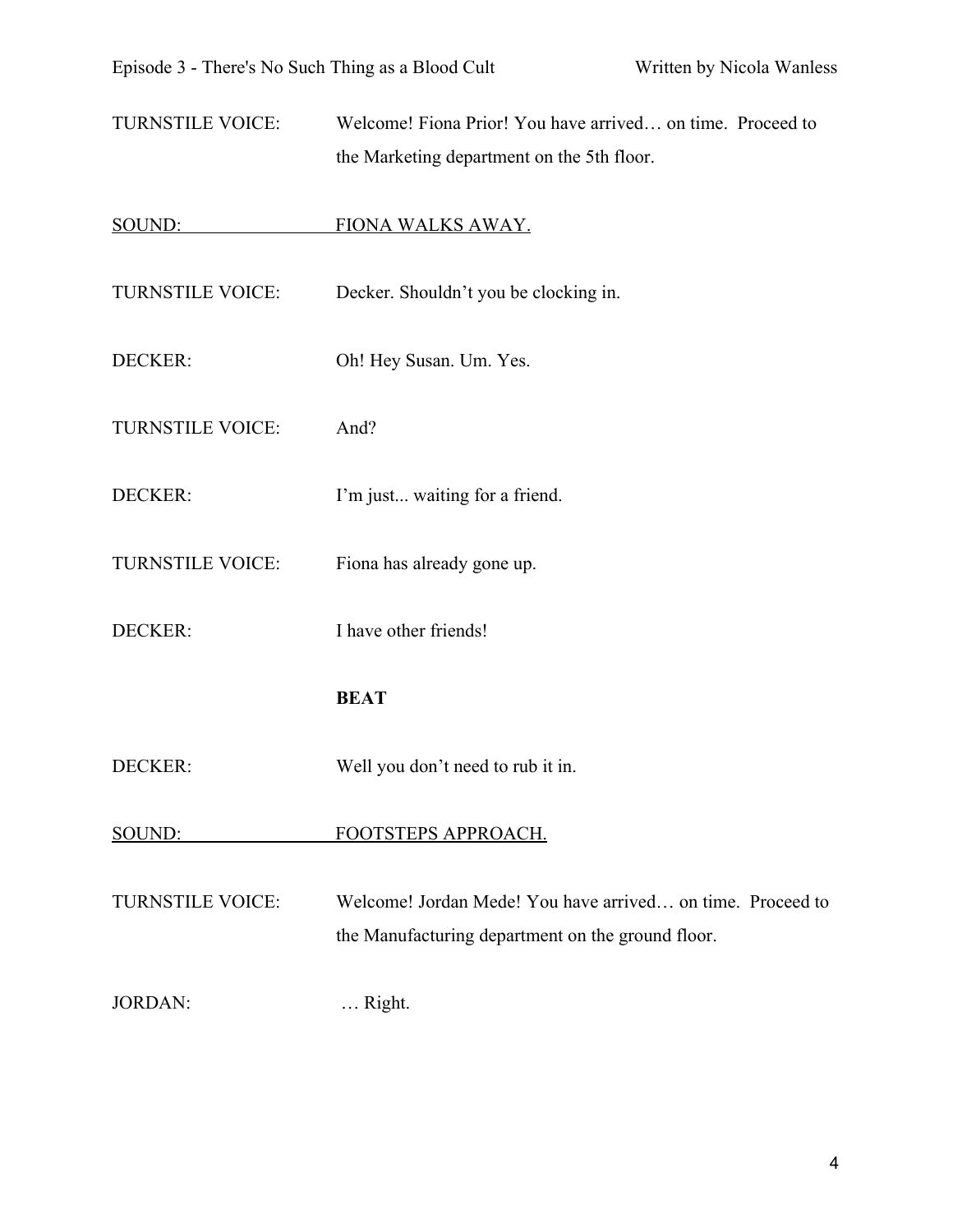# SOUND: DECKER BEGINS TO WALK TOWARDS THE TURNSTILE. TRANSITIONAL MUSIC PLAYS.

VOICE: The Rest is Electric. Episode three, There's No Such Thing as a Blood Cult.

#### **Scene Two: Int. Somnotech Hallway**

# SOUND: WE FOLLOW JORDAN AS THEY WALK THROUGH THE TURNSTILE AND BEGIN TO WALK DOWN THE HALL TO MANUFACTURING

TURNSTILE VOICE: (distant) Welcome! Decker H-249! You have arrived… on time. Proceed to the IT department on the 3rd floor.

# SOUND: DECKER RUNS TO CATCH UP WITH JORDAN AS THEY WALK DOWN THE HALL

DECKER: Hey! You! Uh... Jordan! I thought that was you.

JORDAN: Sorry, do I… Oh. You fell out of an air vent.

DECKER: I did! Thanks for remembering.

JORDAN: Can I… help you?

DECKER: Yes, look I need to talk to you. Can we talk?

JORDAN: Uh… I should get to work. Sorry I just-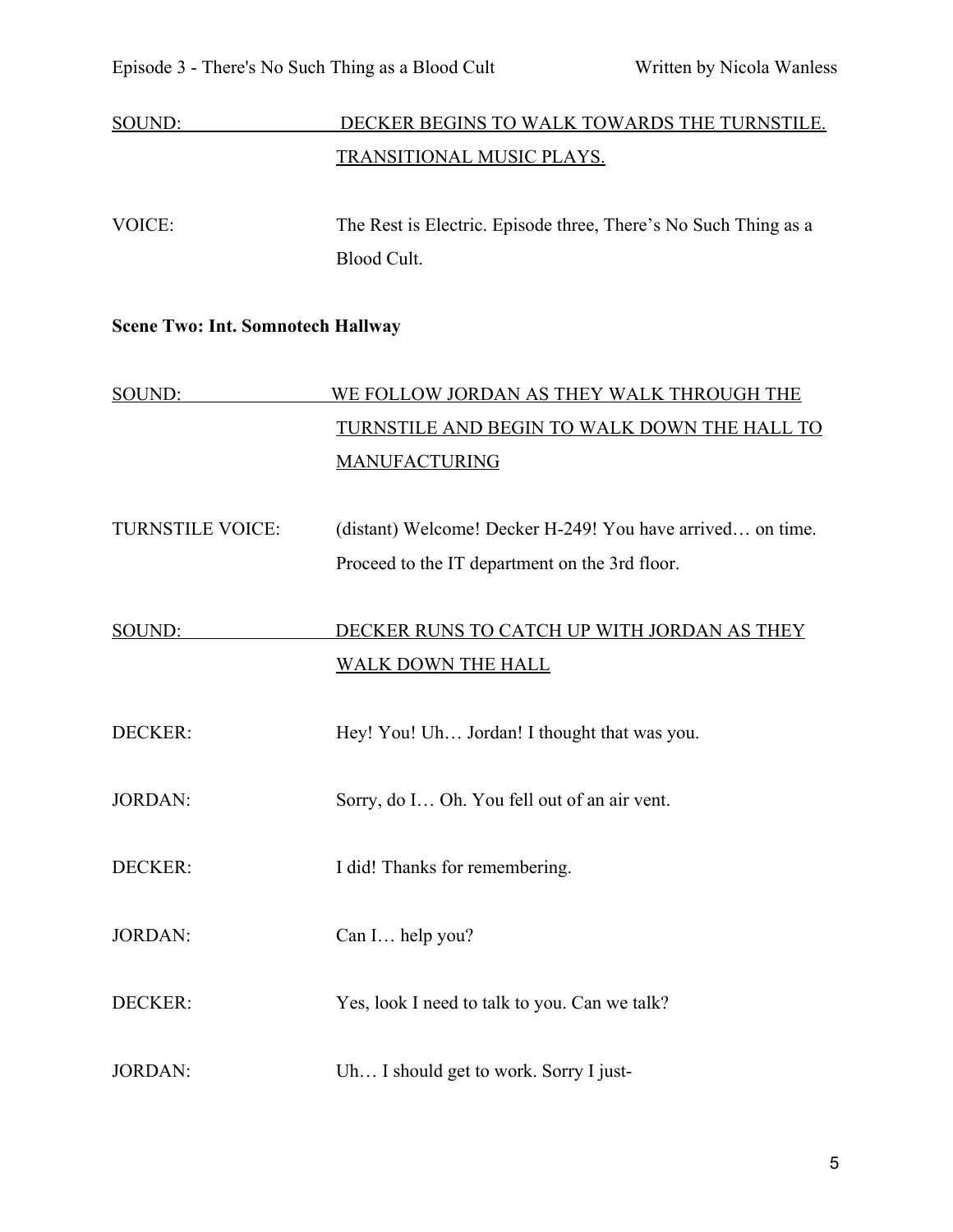| DECKER:        | We can walk and talk!                                                                                                              |
|----------------|------------------------------------------------------------------------------------------------------------------------------------|
| <b>JORDAN:</b> | I suppose                                                                                                                          |
| DECKER:        | Great, great.                                                                                                                      |
| <b>JORDAN:</b> | What did you need to talk to me about?                                                                                             |
| DECKER:        | Oh I just need to ask you some questions. About manufacturing.<br>You just transferred there right?                                |
| <b>JORDAN:</b> | Uh huh.                                                                                                                            |
| DECKER:        | Well How are you finding the work?                                                                                                 |
| <b>JORDAN:</b> | Fulfilling?                                                                                                                        |
| DECKER:        | Emotionally? Physically? Spiritually?                                                                                              |
| <b>JORDAN:</b> | UmAll? Sorry, are you from HR?                                                                                                     |
| DECKER:        | I'm not. I can't help but notice that you are a human in<br>manufacturing.                                                         |
| <b>JORDAN:</b> | Yes                                                                                                                                |
| DECKER:        | See my understanding of the manufacturing department is that they<br>typically don't employ humans down there. So I wonder why you |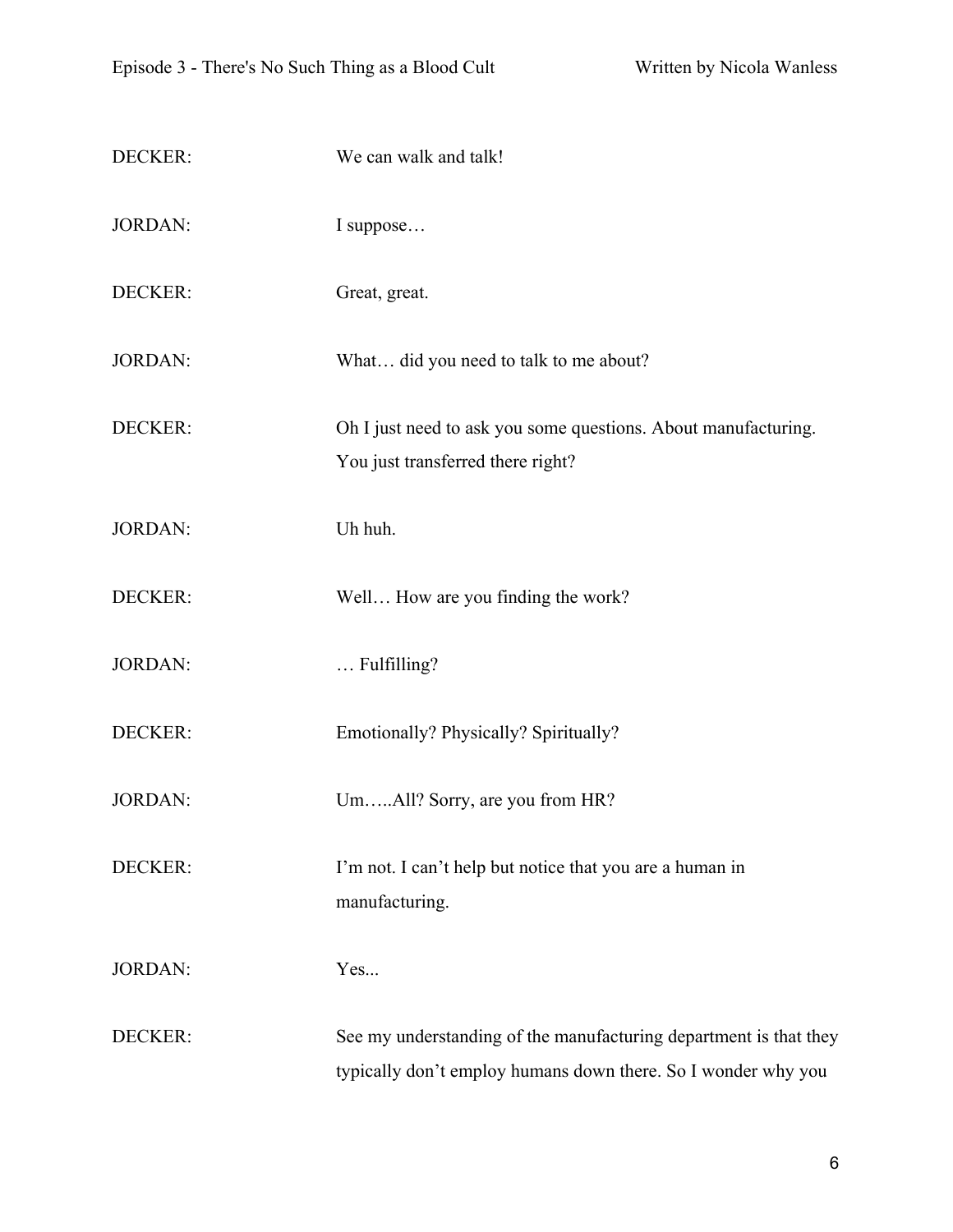|                | would apply to transfer into a department you shouldn't even be<br>allowed to work in.           |
|----------------|--------------------------------------------------------------------------------------------------|
| <b>JORDAN:</b> | I didn't apply.                                                                                  |
| DECKER:        | Aha!                                                                                             |
| <b>JORDAN:</b> | Aha?                                                                                             |
| DECKER:        | You're the only human in manufacturing, you didn't apply-                                        |
| SOUND:         | JORDAN AND DECKER STOP WALKING AS THEY ARRIVE<br><b>OUTSIDE OF THE MANUFACTURING DEPARTMENT.</b> |
| <b>JORDAN:</b> | Oh look. Here we are. I should probably head in                                                  |
| DECKER:        | And you used to work in marketing.                                                               |
| <b>JORDAN:</b> | Look, I really should get going, the foreman will be waiting-                                    |
| DECKER:        | I'm just saying! It doesn't make any sense! You know it doesn't<br>make any sense.               |
| <b>JORDAN:</b> | I don't I'm not saying it makes sense but-                                                       |
| DECKER:        | So you agree that Casella is up to something.                                                    |
| <b>JORDAN:</b> | Ms. Casella? What does she-                                                                      |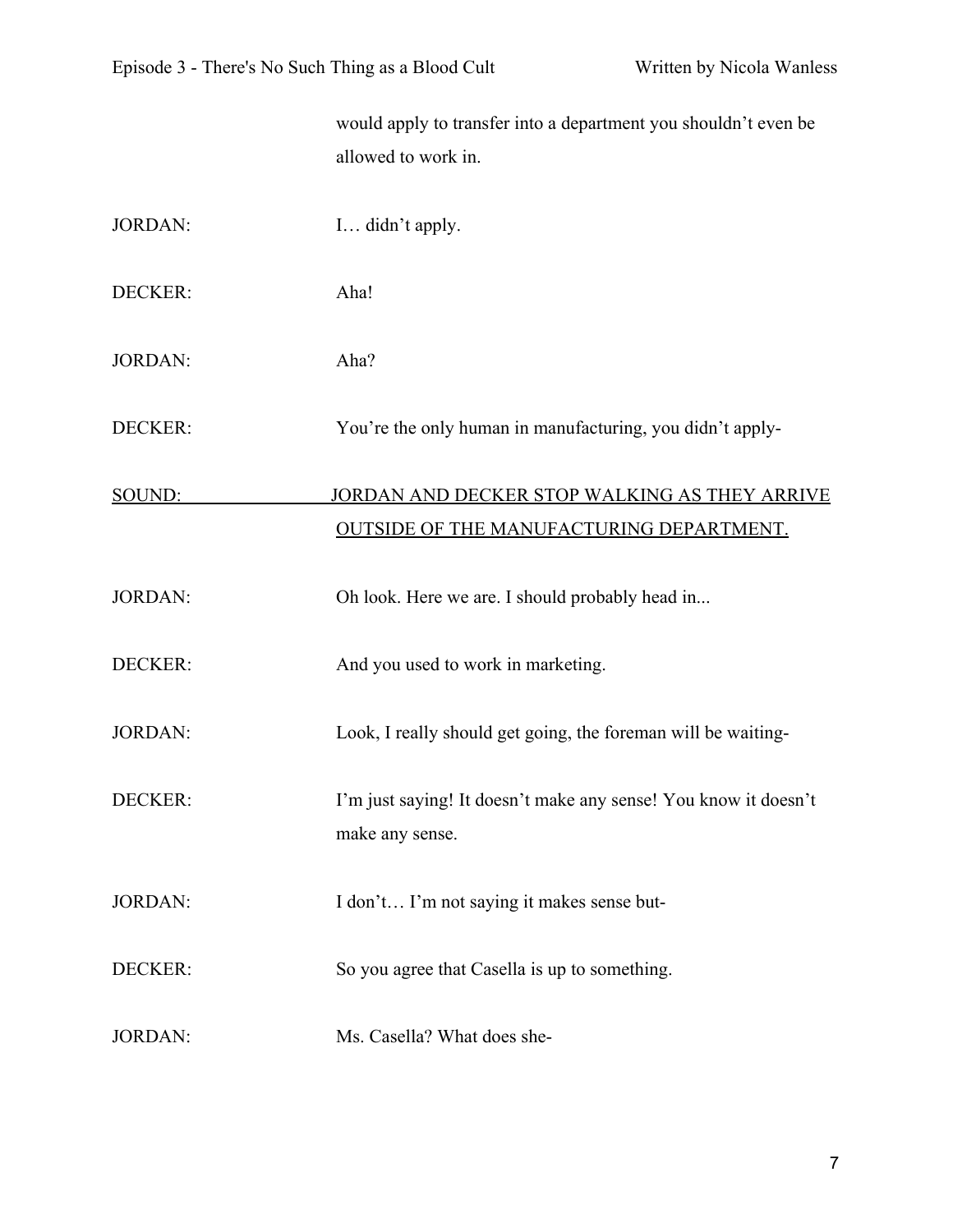DECKER: And maybe the foreman too. Never met the guy, but you know. This is kind of a big thing.

- JORDAN: … What is?
- DECKER: Well, the conspiracy obviously.
- JORDAN: The conspiracy.
- DECKER: Yeah! Come on you worked in marketing. You can tell me about it. I *know*.
- JORDAN: I... yes. I worked in marketing?
- DECKER: I'm not trying to accuse you of anything necessarily. But why else would Casella send you down to manufacturing. Unless she needed eyes down there.

JORDAN: It was a mix up with transfer papers.

DECKER: Look, I already think I have a pretty good idea of what's going on. All I need you to do is tell me if I'm on the right track, alright?

JORDAN: Uh-

DECKER: Great! So I've got a few working theories. I think Casella has gotten herself involved with something shady. I thought it was the mafia for awhile, or some foreign investors she owed money to. But then I caught wind of this AI Cult group, they're all about like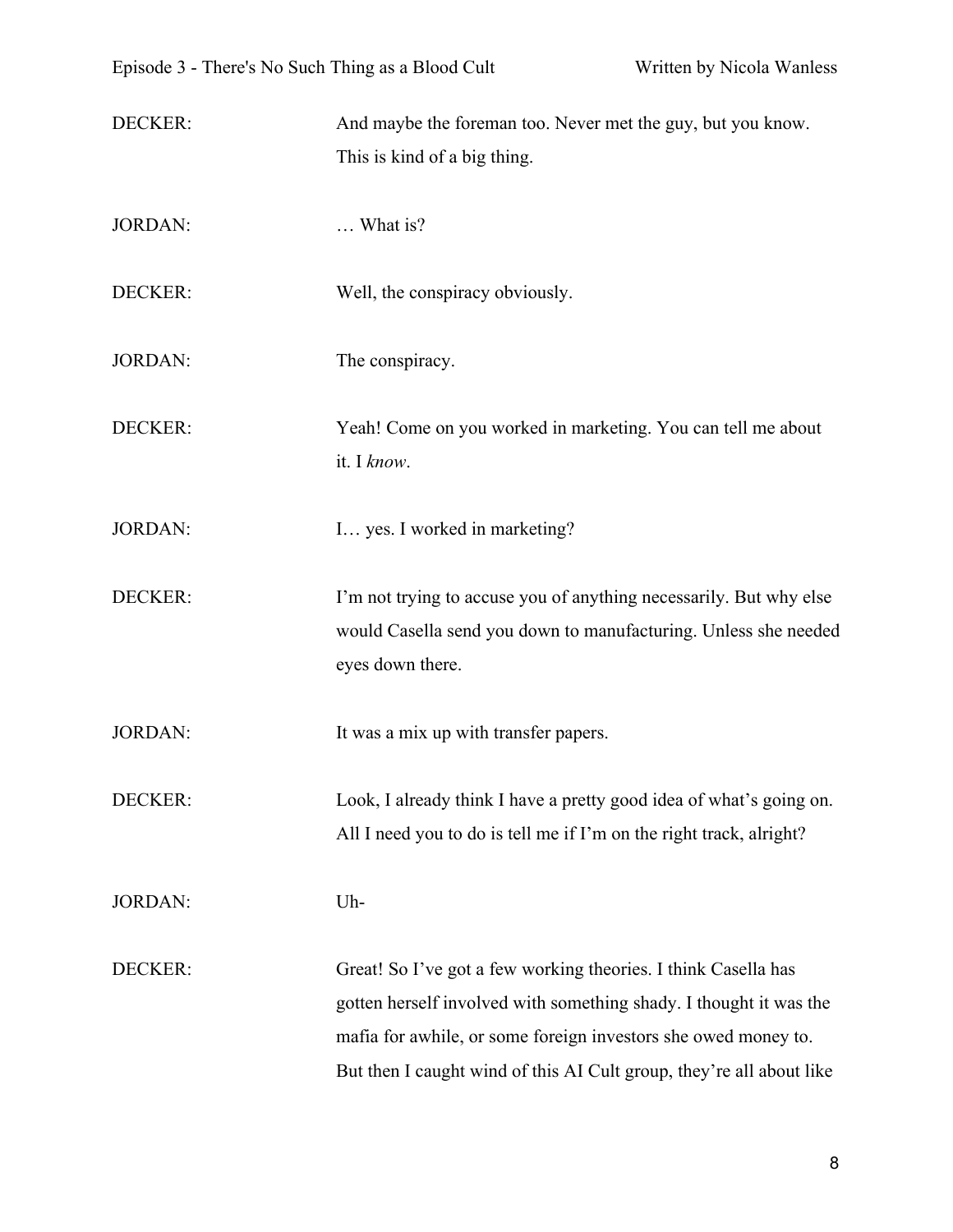|                | infusing their circuitry with human blood or something.                |
|----------------|------------------------------------------------------------------------|
|                | Apparently it's mostly like pig blood though. I dunno. But I think     |
|                | Casella's providing them with some sort of tech to help with the       |
|                | transfusions, like co-opted pieces from the pods and stuff. It's not   |
|                | just about a quick buck on the side for her though, it's also got      |
|                | something to do with the CEO. Like, that guy is slippery. I            |
|                | haven't been able to pin down any concrete info about him, and         |
|                | well he's never in his office. I don't really know how he fits into it |
|                | but he is suspicious. If it's not the blood cult group I've got a few  |
|                | other theories though. Is any of that close?                           |
|                |                                                                        |
| <b>JORDAN:</b> | I What the fuck.                                                       |
| DECKER:        | Come on, just a nod or a shake of the head even. (Beat) Blank stare    |
|                | was not an option Jordan.                                              |
|                |                                                                        |
| <b>JORDAN:</b> | I'm gonna go now.                                                      |
|                |                                                                        |
| DECKER:        | No wait! I'm serious!                                                  |
|                |                                                                        |
| <b>SOUND</b>   | JORDAN QUICKLY ENTERS THE MANUFACTURING                                |
|                | DEPARTMENT LEAVING DECKER ALONE IN THE HALL.                           |
|                |                                                                        |
| <b>DECKER:</b> | Damn it. Oh shit, the meeting!                                         |
| SOUND:         | TRANSITIONAL MUSIC PLAYS BECOMING AD MUSIC.                            |
|                |                                                                        |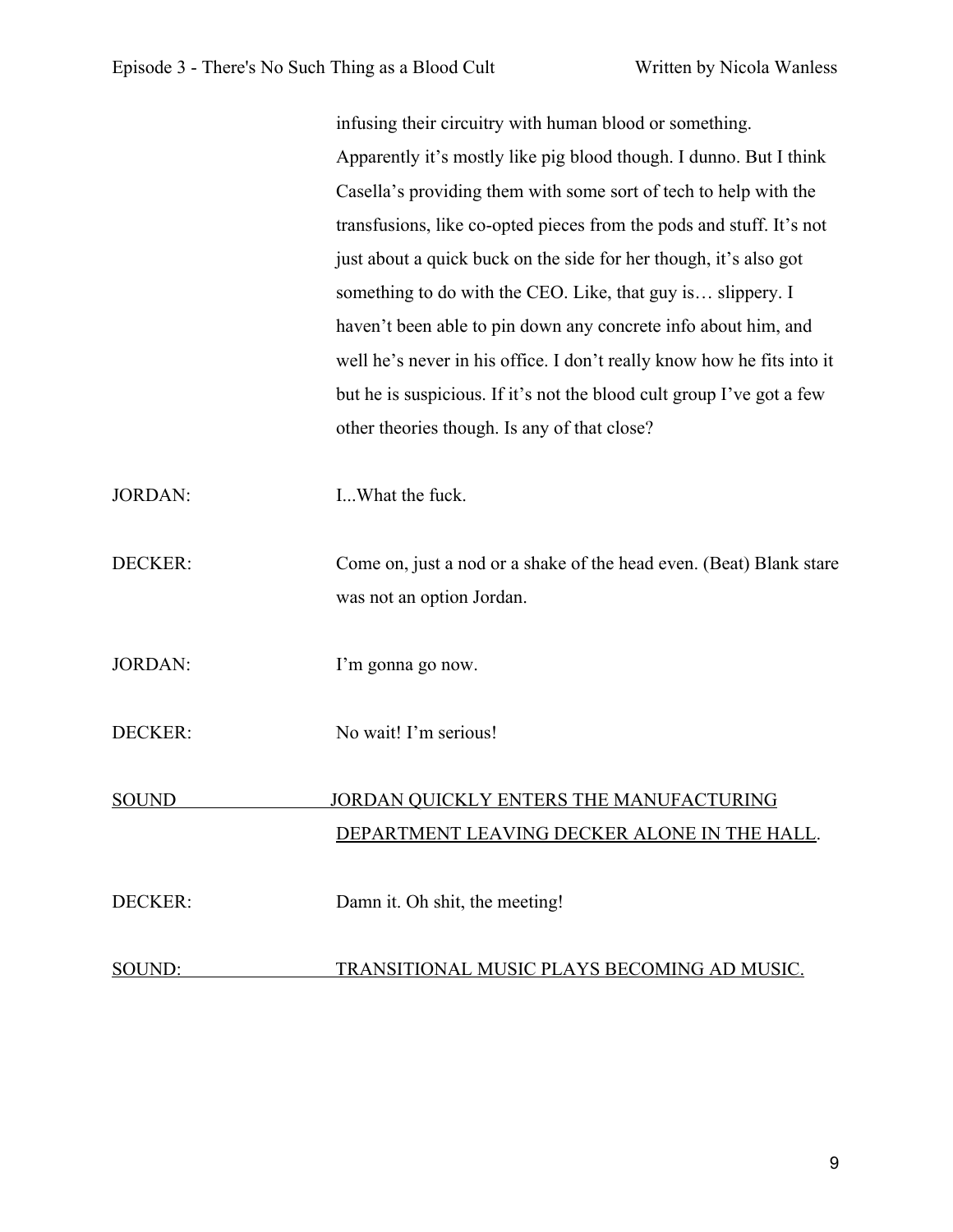#### **Scene 3: Int. Conference Room C**

AD NARRATOR: Here at Somnotech we believe in innovation and pushing boundaries. The Model XI is our proof of that. Which is why we're thrilled to be unveiling our new Guided Dream Features, which will allow you to take control of the way that you sleep. The Guided Dream Features will come built into all Model XI's, and with over three hundred ways to customize you'll never have a boring night again. Our programmable head boards even offer a unique way for users, both human and AI alike, to update and personalize their own experience. This fall discover a new way to sleep with our Model XI. Somnotech. Rest perfected.

#### SOUND: AD MUSIC FINISHES.

MS. CASELLA: Thank you to Derek's team for your work on the release ad. We're less then a month out from the launch so I'll need everyone's finalized proposals into me by the end of this week. If anyone has any further questions, pass them along to Fiona and I will get back to you. That will be all for today.

# SOUND: MS. CASELLA SMAKES HER WAY OUT OF THE ROOM AND CRASHES INTO DECKER WHO IS STANDING RIGHT OUTSIDE.

MS. CASELLA: Who- Oh. Decker.

DECKER: Ms. Casella.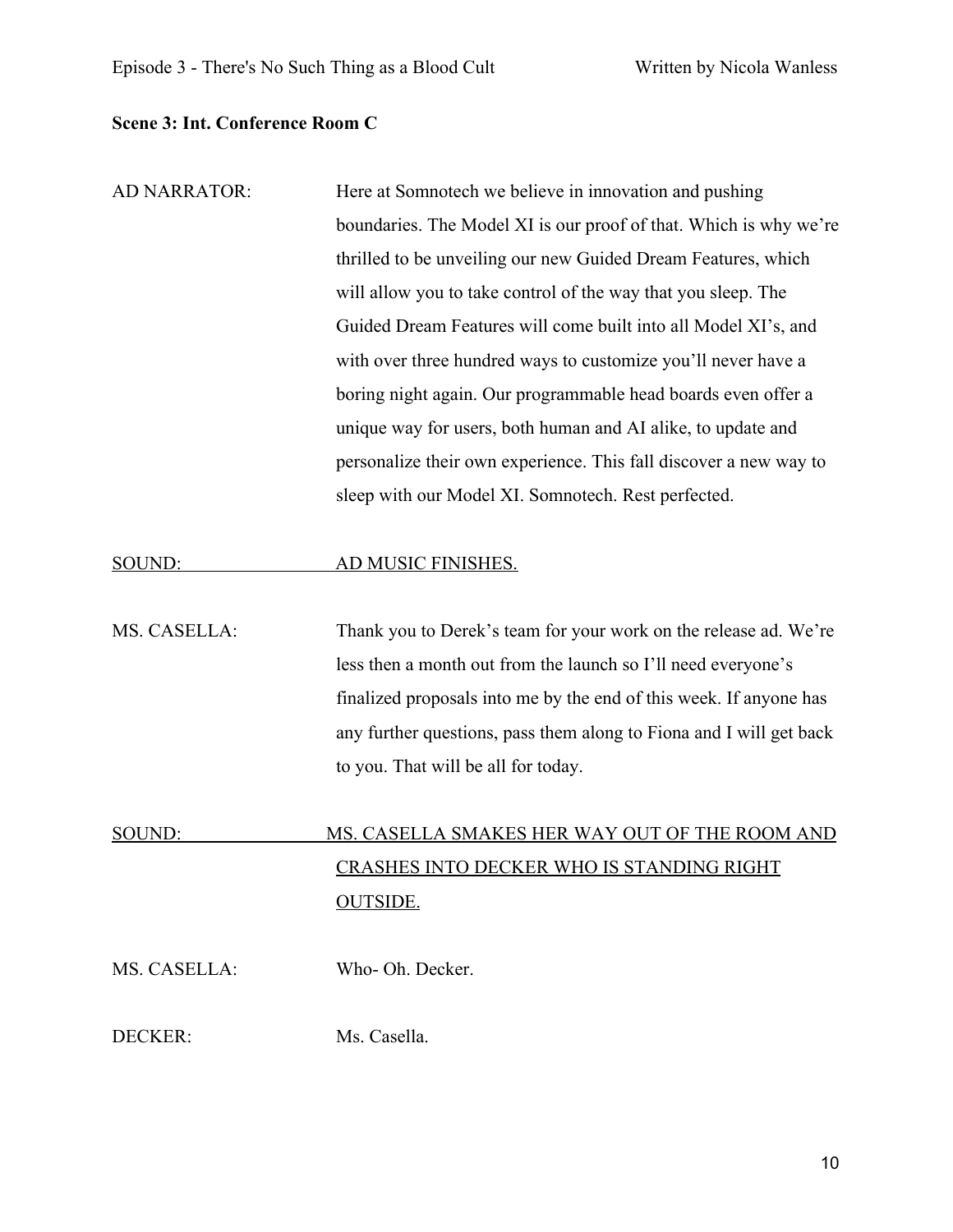| Episode 3 - There's No Such Thing as a Blood Cult |                                                                                                                                                                 | Written by Nicola Wanless |
|---------------------------------------------------|-----------------------------------------------------------------------------------------------------------------------------------------------------------------|---------------------------|
| MS. CASELLA:                                      | Can I help you?                                                                                                                                                 |                           |
| DECKER:                                           | Can I help you?                                                                                                                                                 |                           |
| MS. CASELLA:                                      | What.                                                                                                                                                           |                           |
| DECKER:                                           | No, I meant, uh.                                                                                                                                                |                           |
| MS. CASELLA:                                      | What are you doing here.                                                                                                                                        |                           |
| DECKER:                                           | I'm here for the projector! For uh You know. The projector.                                                                                                     |                           |
| MS. CASELLA:                                      | No, I don't know.                                                                                                                                               |                           |
| DECKER:                                           | I thought, or I was told-. Well here's the thing. On Tuesday, I was<br>out on-. I was out. So-                                                                  |                           |
| MS. CASELLA:                                      | Decker I don't have the hour free to hold a conversation with you.<br>Either tell me what you're doing here, in complete sentences, or<br>make yourself scarce. |                           |
| DECKER:                                           | There was a service call for the projector so I'm just coming to<br>take it away!                                                                               |                           |
| MS. CASELLA:                                      | You'll find that the work ticket for the projector was filled last<br>week by one of your colleagues.                                                           |                           |
| DECKER:                                           | Yes! No, no I mean. It was, but we need this one.                                                                                                               |                           |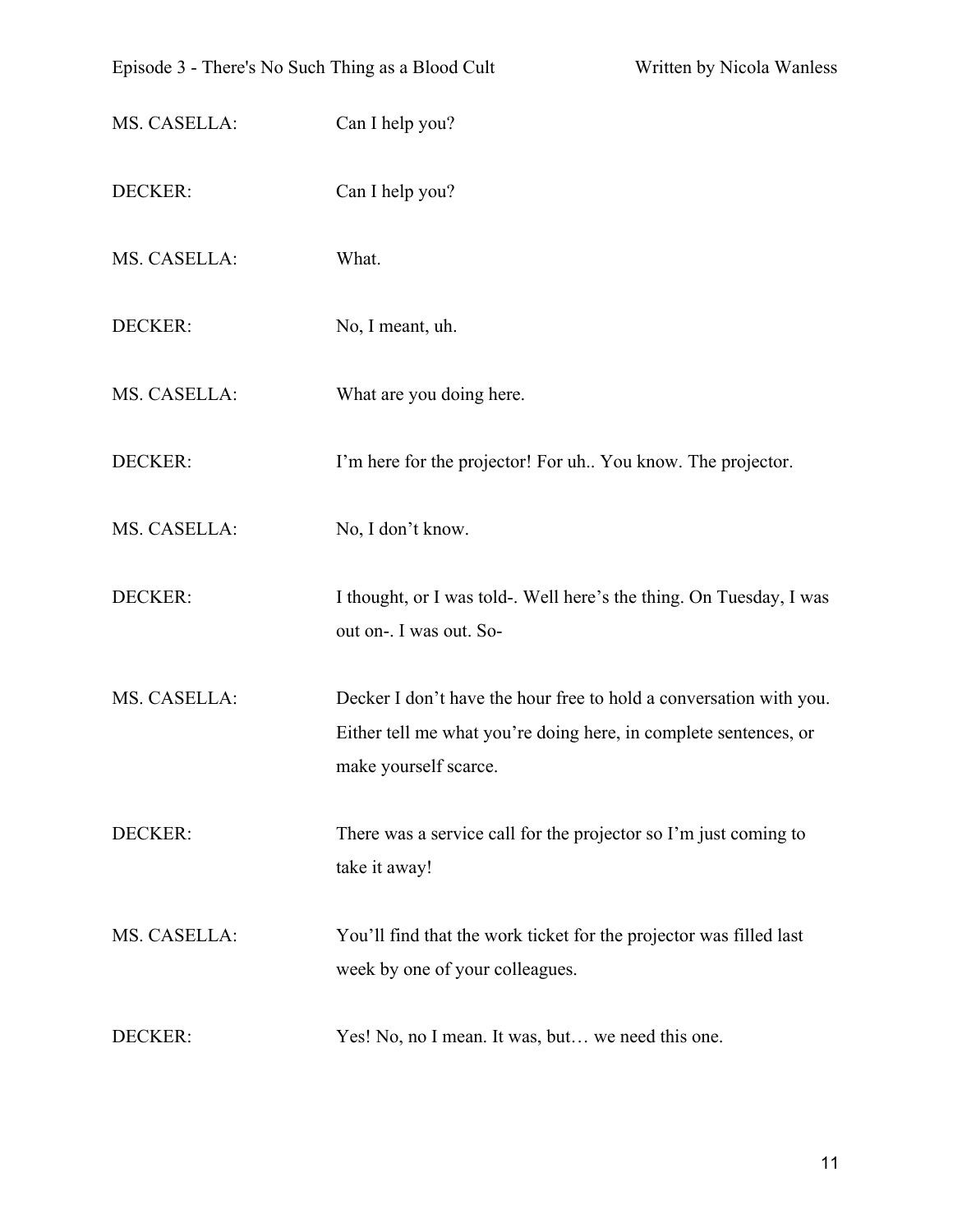| MS. CASELLA:   | You need this one.                                                                                                                          |
|----------------|---------------------------------------------------------------------------------------------------------------------------------------------|
| DECKER:        | Yeah it's defective. Yeah. We fixed it but turns out its 3D<br>output is toast, the guy last week noticed but wasn't sure so he<br>sent me! |
| MS. CASELLA:   | Mhmm.                                                                                                                                       |
| DECKER:        | So I'll just grab it and go.                                                                                                                |
| MS. CASELLA:   | Next time you intend to eavesdrop on a meeting perhaps try<br>somewhere other than directly outside the door.                               |
| DECKER:        | Oh! No, I wasn't-                                                                                                                           |
| MS. CASELLA:   | Perhaps, the vents?                                                                                                                         |
| DECKER:        | Uh.                                                                                                                                         |
| MS. CASELLA:   | Goodbye Decker.                                                                                                                             |
| SOUND:         | MS. CASELLA PUSHES PAST DECKER AND WALKS OFF<br><b>DOWN THE HALL.</b>                                                                       |
| <b>DECKER:</b> | Fuck.                                                                                                                                       |
| SOUND:         | TRANSITIONAL MUSIC PLAYS                                                                                                                    |

### **Scene 4: Int. Manufacturing Department**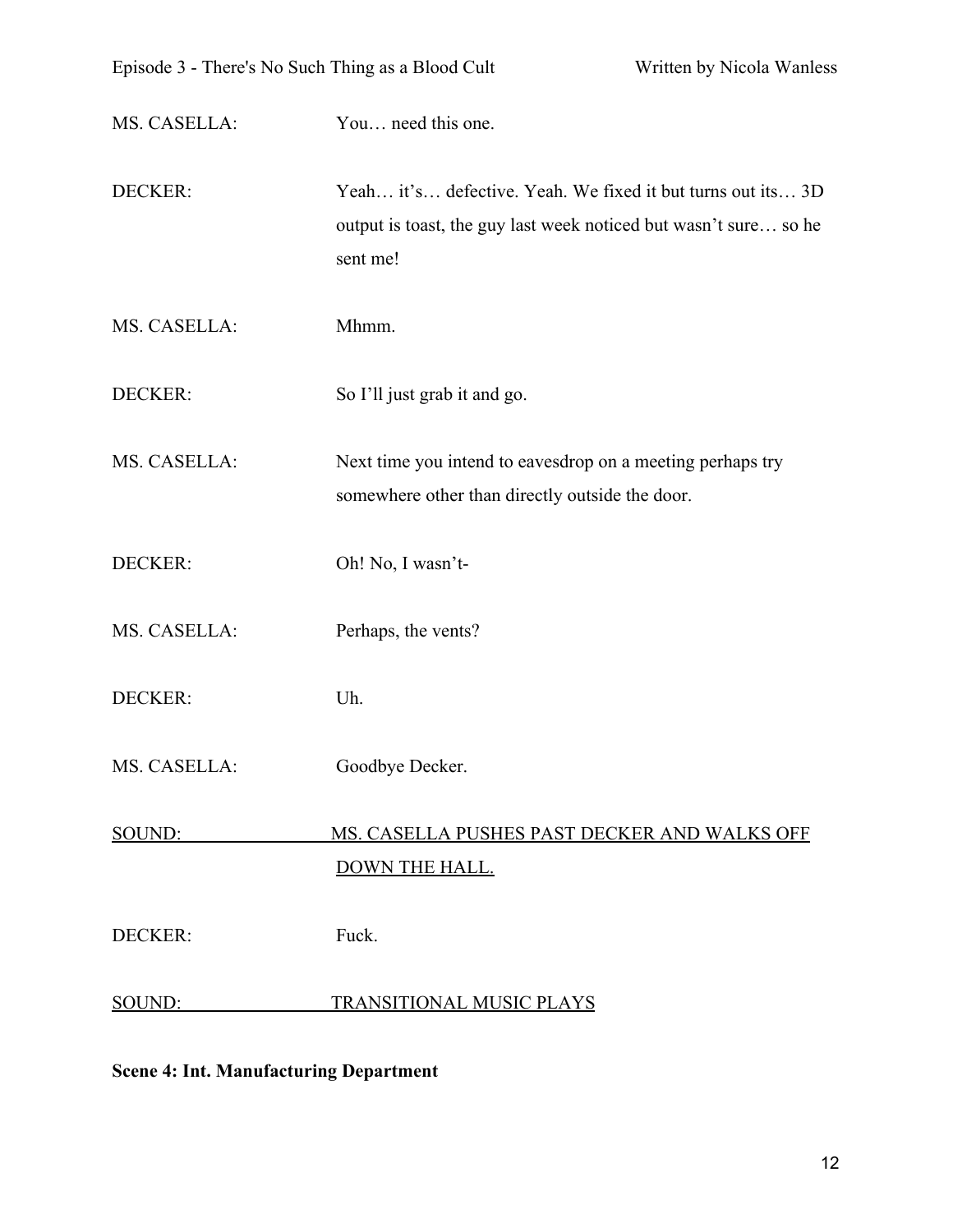| SOUND:          | THE ROOM IS AT WORK. JORDAN QUICKLY ENTERS,                                                                                                                                                                   |
|-----------------|---------------------------------------------------------------------------------------------------------------------------------------------------------------------------------------------------------------|
| <b>FOREMAN:</b> | Jordan! Happy to see you! You are precisely 2 minutes and 13<br>seconds late!                                                                                                                                 |
| <b>JORDAN:</b>  | Sorry, I'm sorry I just got held up in the hallway. I really meant to<br>be here on time.                                                                                                                     |
| <b>FOREMAN:</b> | It's no matter! But if there's anything I can do to support you as<br>your superior that would assist with punctuality, please let me<br>know!                                                                |
| <b>JORDAN:</b>  | Will do. I'll just go start welding?                                                                                                                                                                          |
| <b>FOREMAN:</b> | Actually, I have a new task for you today! Follow me!                                                                                                                                                         |
| SOUND:          | THE TWO OF THEM MAKE THEIR WAY THROUGH<br><b>MANUFACTURING TO A WORK BENCH</b>                                                                                                                                |
| <b>FOREMAN:</b> | We've been asked to get a start on one of the elements of the new<br>rollouts!                                                                                                                                |
| <b>JORDAN:</b>  | Right the guided dream upgrade.                                                                                                                                                                               |
| <b>FOREMAN:</b> | Exactly! You will be installing the new updated headboards! It's<br>finicky work so you're truly a boon to our team! I'm not sure how<br>any of my other workers would have managed it without your<br>hands! |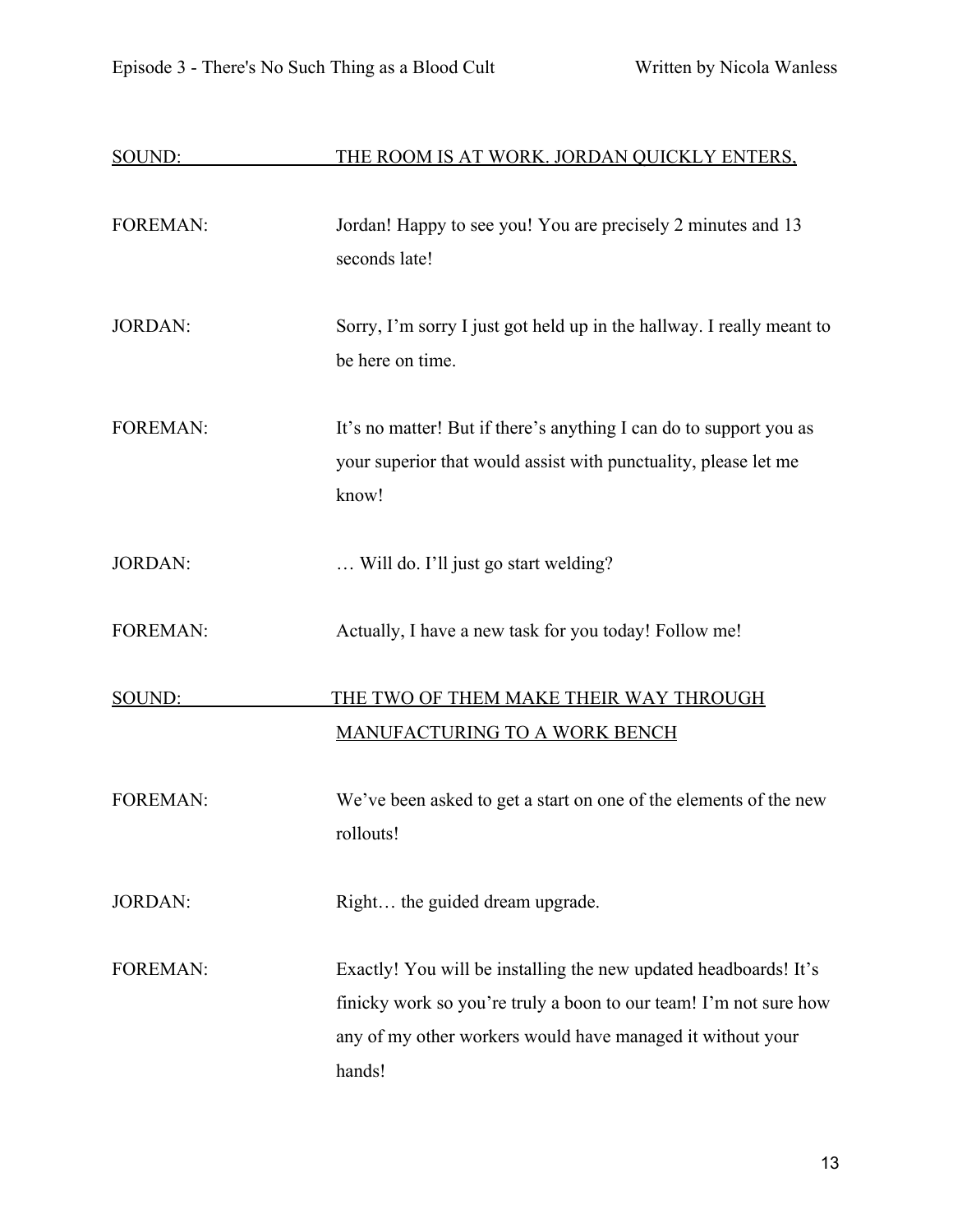| <b>JORDAN:</b>  | So you need a human for this.                                                                  |
|-----------------|------------------------------------------------------------------------------------------------|
| <b>FOREMAN:</b> | Yes!                                                                                           |
| <b>JORDAN:</b>  | But I'm the first human to work here                                                           |
| <b>FOREMAN:</b> | Yes!                                                                                           |
| <b>JORDAN:</b>  | And you had no way of knowing I would be transferred here.                                     |
| <b>FOREMAN:</b> | What a fortunate coincidence of timing!                                                        |
| <b>JORDAN:</b>  | Yeah Fortunate. So I just plug the wires in?                                                   |
| <b>FOREMAN:</b> | We have plans for you to follow! A version of the plans!                                       |
| <b>JORDAN:</b>  | A version?                                                                                     |
| <b>FOREMAN:</b> | The first version! But you know what they say about sequels not<br>living up to the originals! |
| <b>JORDAN:</b>  | I don't think that applies to blueprints as well.                                              |
| <b>FOREMAN:</b> | Any turn of phrase can apply to anything Jordan! Language<br>evolves and whatnot!              |
| <b>JORDAN:</b>  | Sure. Is there not an updated copy?                                                            |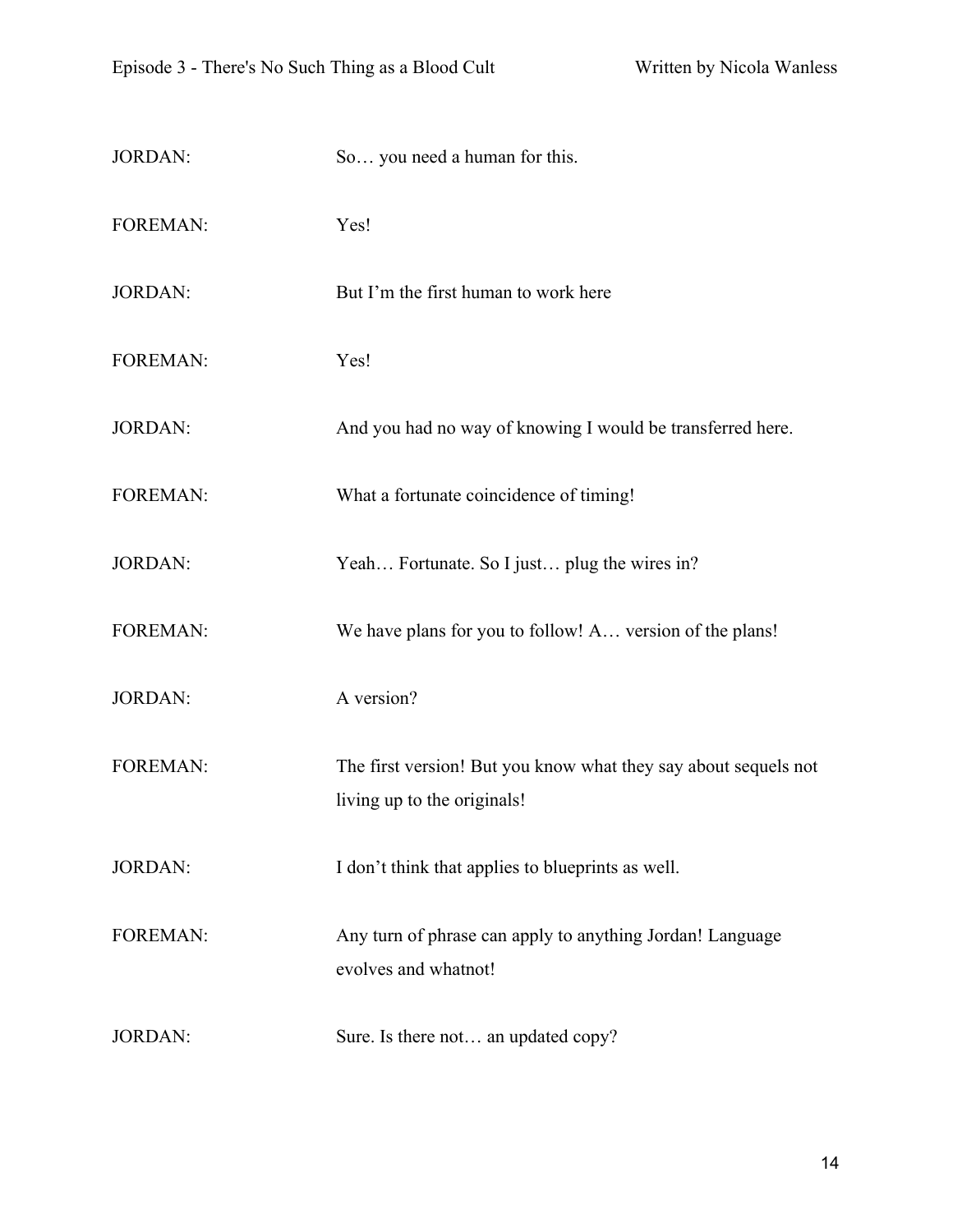FOREMAN: There is! The engineers have unfortunately not passed them on yet!

#### JORDAN: Alright... I'll just... follow the plans.

FOREMAN: I'll check back in soon!

JORDAN: Thanks…

SOUND: JORDAN BEGINS TO WORK.

JORDAN: It's just a finicky job... there's nothing suspicious about it... There's no such thing as a blood cult…

## SOUND: THEY CONTINUE TO CONNECT THE WIRES. THEY WORK FOR AWHILE BEFORE ONE LETS OUT A SOUND.

JORDAN: What…

SOUND: THERE'S A LONG SPARK FROM THE WIRES, FOLLOWED BY THE SOUND OF CRACKLING AND SPARKING. JORDAN TAKES A STEP BACK FROM THE WORK BENCH

JORDAN: (raised voice) Uh, Sir, I-

# SOUND: THE WIRES BURST INTO A SERIES OF SMALL EXPLOSIONS, AS ELECTRICITY CRACKLES OUT. JORDAN LETS OUT A SHOUT AND WE HEAR THEM FALL TO THE FLOOR.